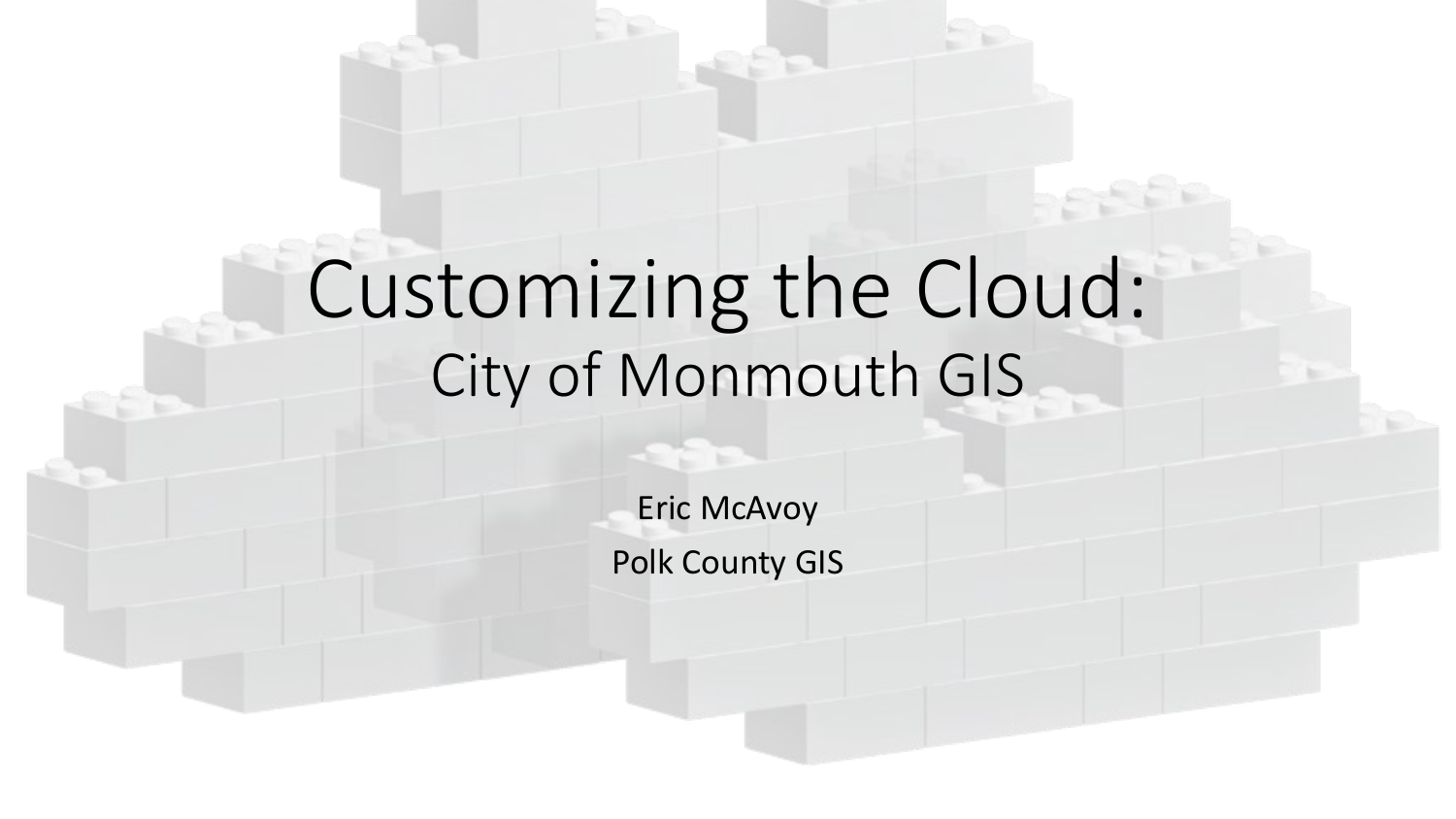## This whole thing started with a question…

Can we have PDFs on our iPads? Well actually not PDFs…maybe just a street map? But an interactive street map with all our taxlots? And could we, like, create data with it?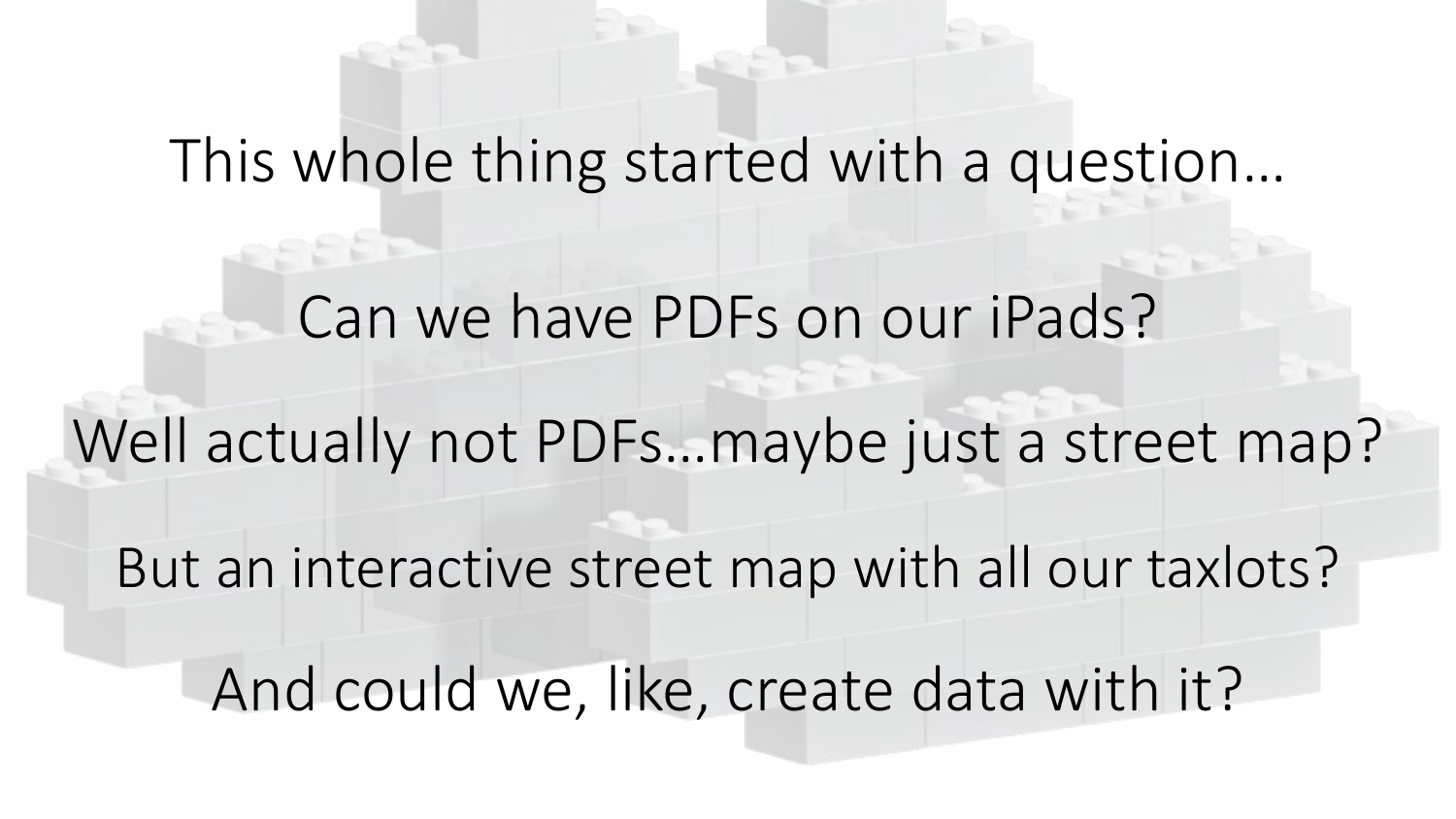#### **Sidewalk Inventory Project**

- Requirements
	- Had to use existing equipment
	- Have no licensing cost
	- Use minimal IT (GIS) hours in setup
	- Be simple enough for an Intern to use

# You know…

# Something really easy…

### Just to get us started.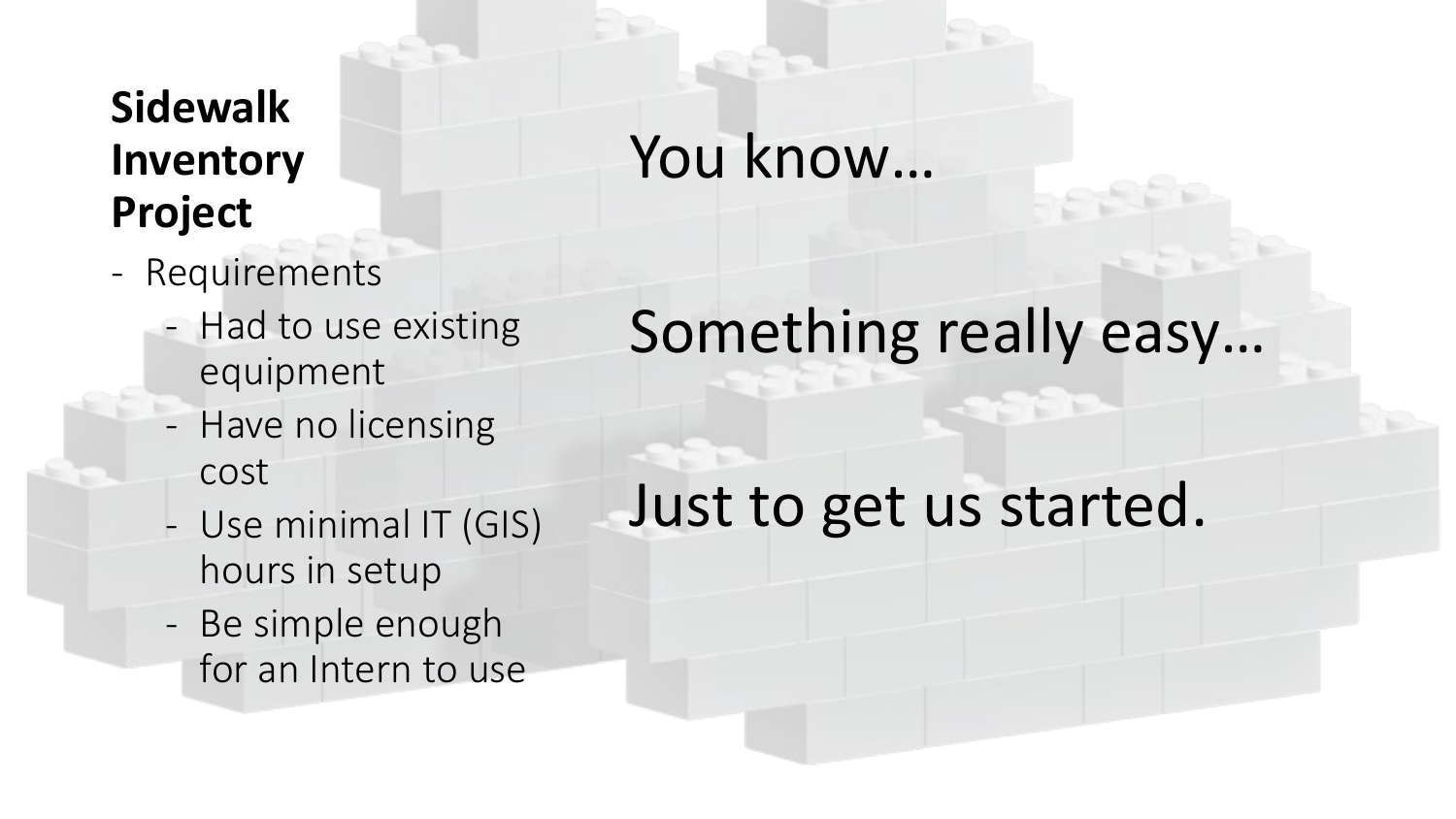### **Sidewalk Inventory Survey**

- Form based (simple)
- Anonymous User (Free)
- Not Hardware intensive
- Minimal config from IT

| . . | ______ |  |
|-----|--------|--|
|     |        |  |

■ 02/07/2019

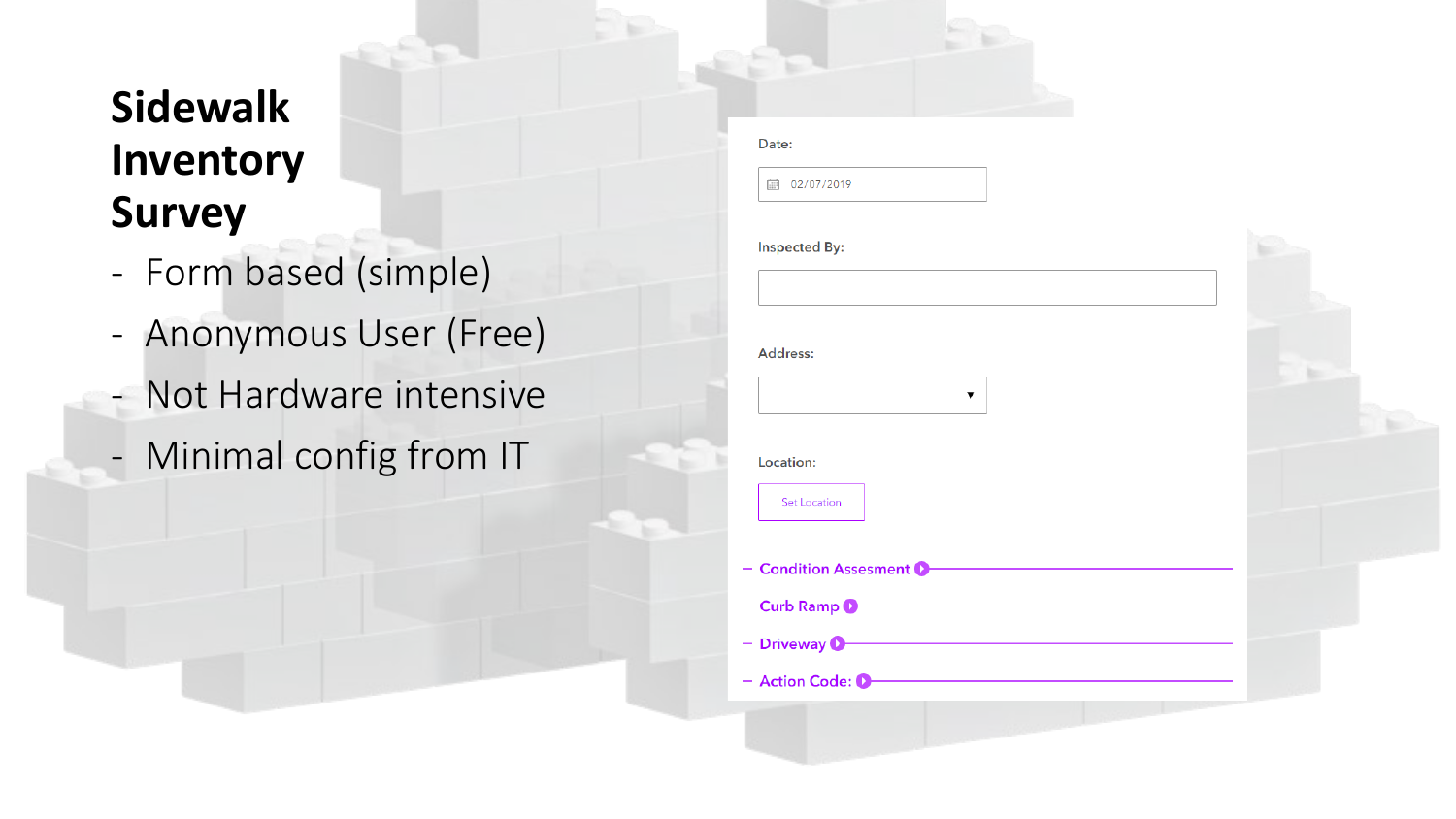### **Sidewalk Inventory Scope Creep**

Can we take pictures of damage?

# Sure!

| Press here to choose image file. (<10MB) | <u>o]</u> |
|------------------------------------------|-----------|
| <b>Photo Location X</b>                  |           |
| <b>Photo Location Y</b>                  |           |
| <b>Notes</b>                             |           |
|                                          | P         |
|                                          | ۰         |
| ۰                                        |           |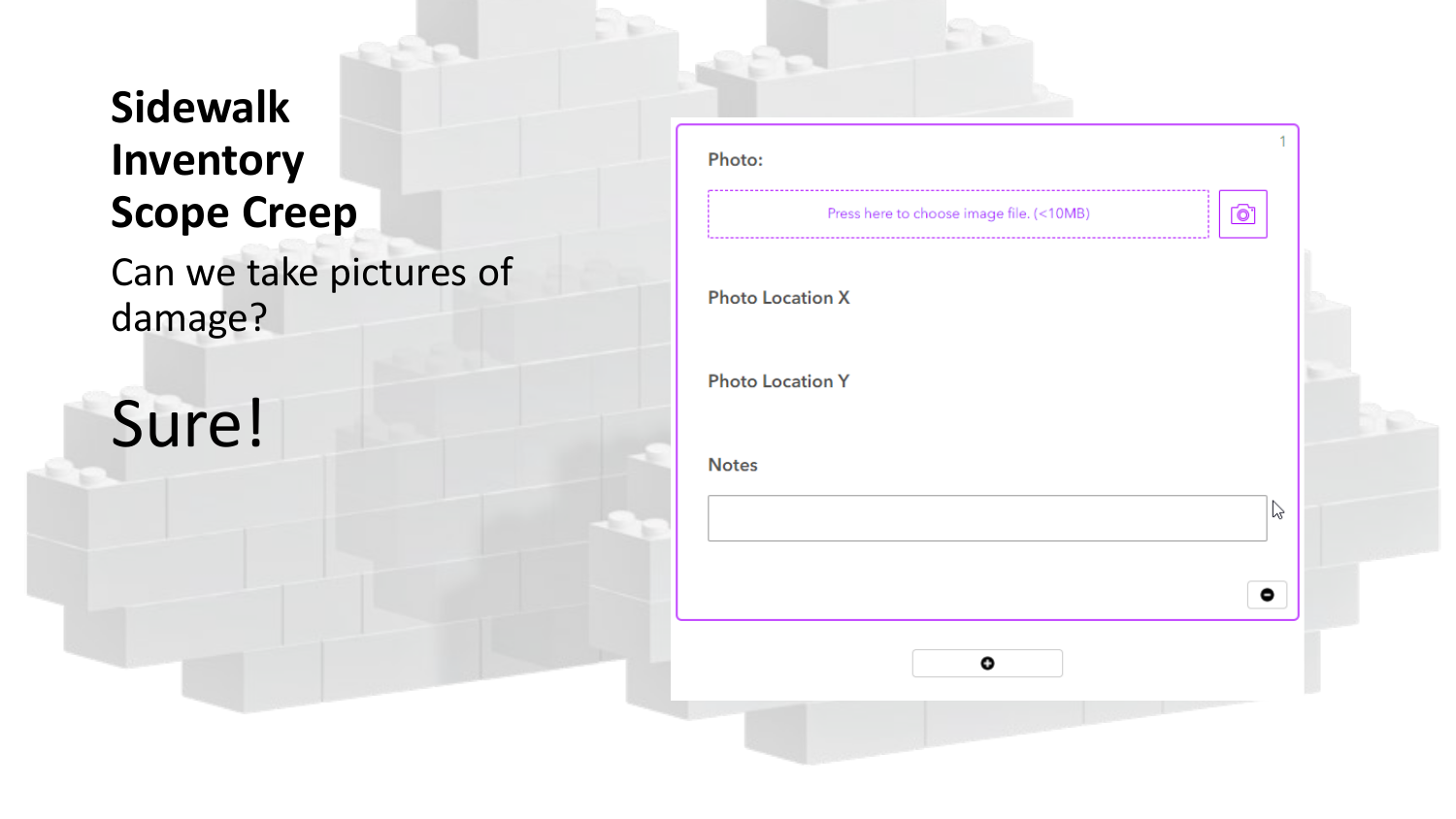#### **Sidewalk Inventory Scope Creep**

The autopoint isn't accurate enough. Can we enter an address ?

# Sure!

Entering an address is HARD. Can we auto populate the address?

And so on…

| _ |  |  |
|---|--|--|

02/07/2019  $\overline{a}$ 

**Inspected By:** 

Address:

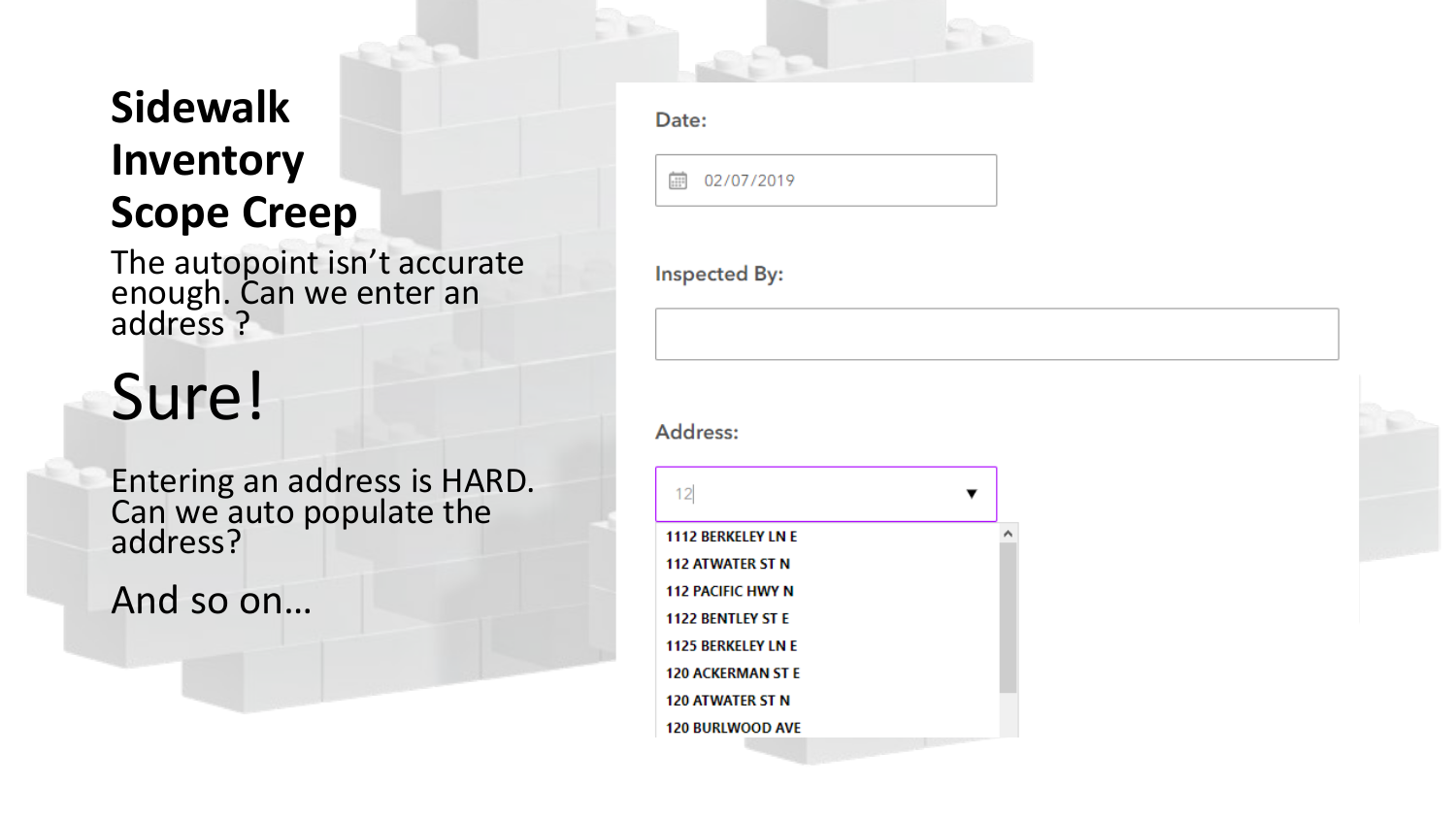#### **Sidewalk Inventory**

The interns did some things wrong. Can we go in and fix the data?

And this is where things started to go off the rails…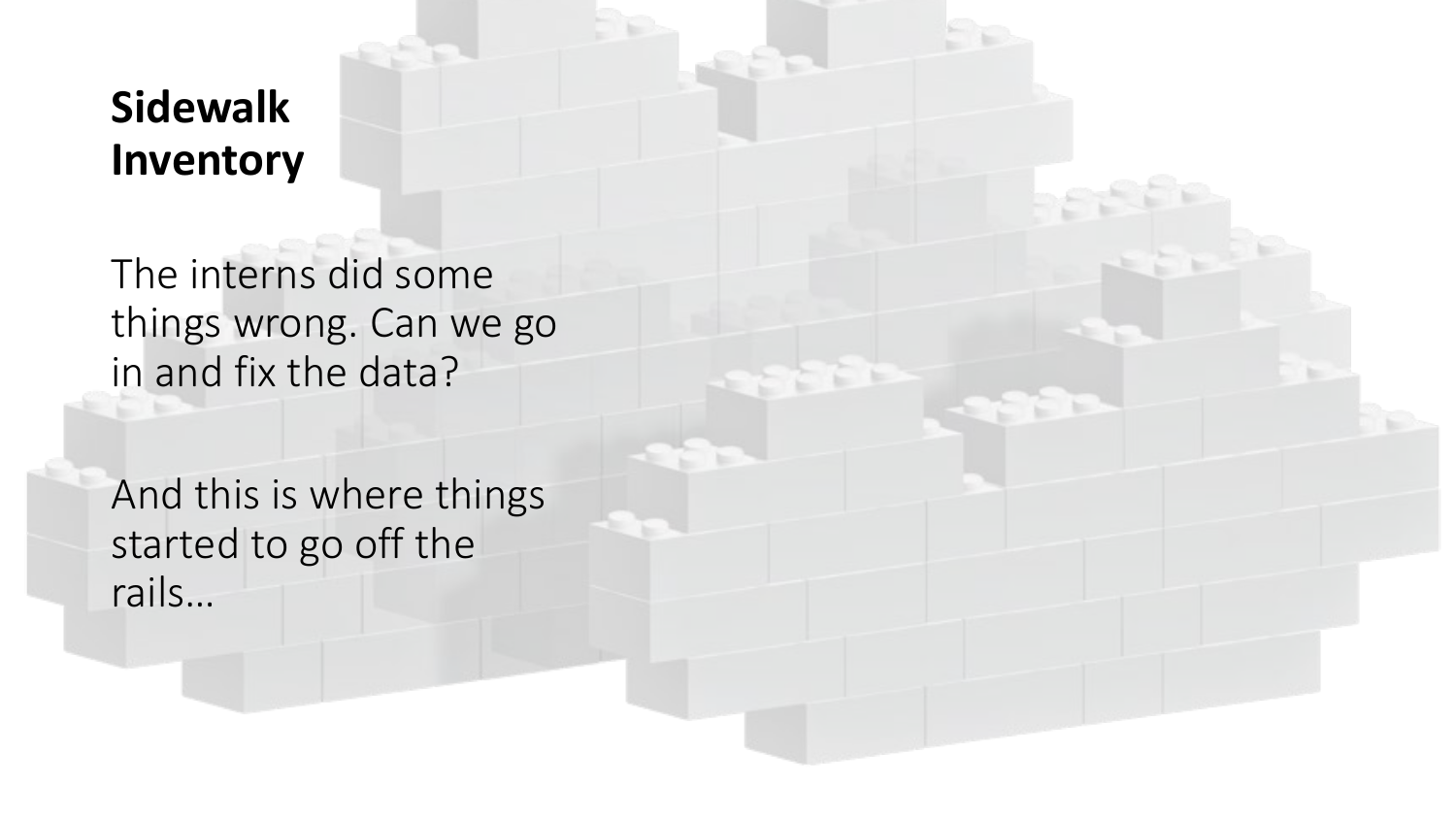# Well, now you're going to need a license…

Can we share this data with city council? If Public Works gets a license I want one too! Also, we've got some other inventory ideas? And could we manipulate data from the surveys?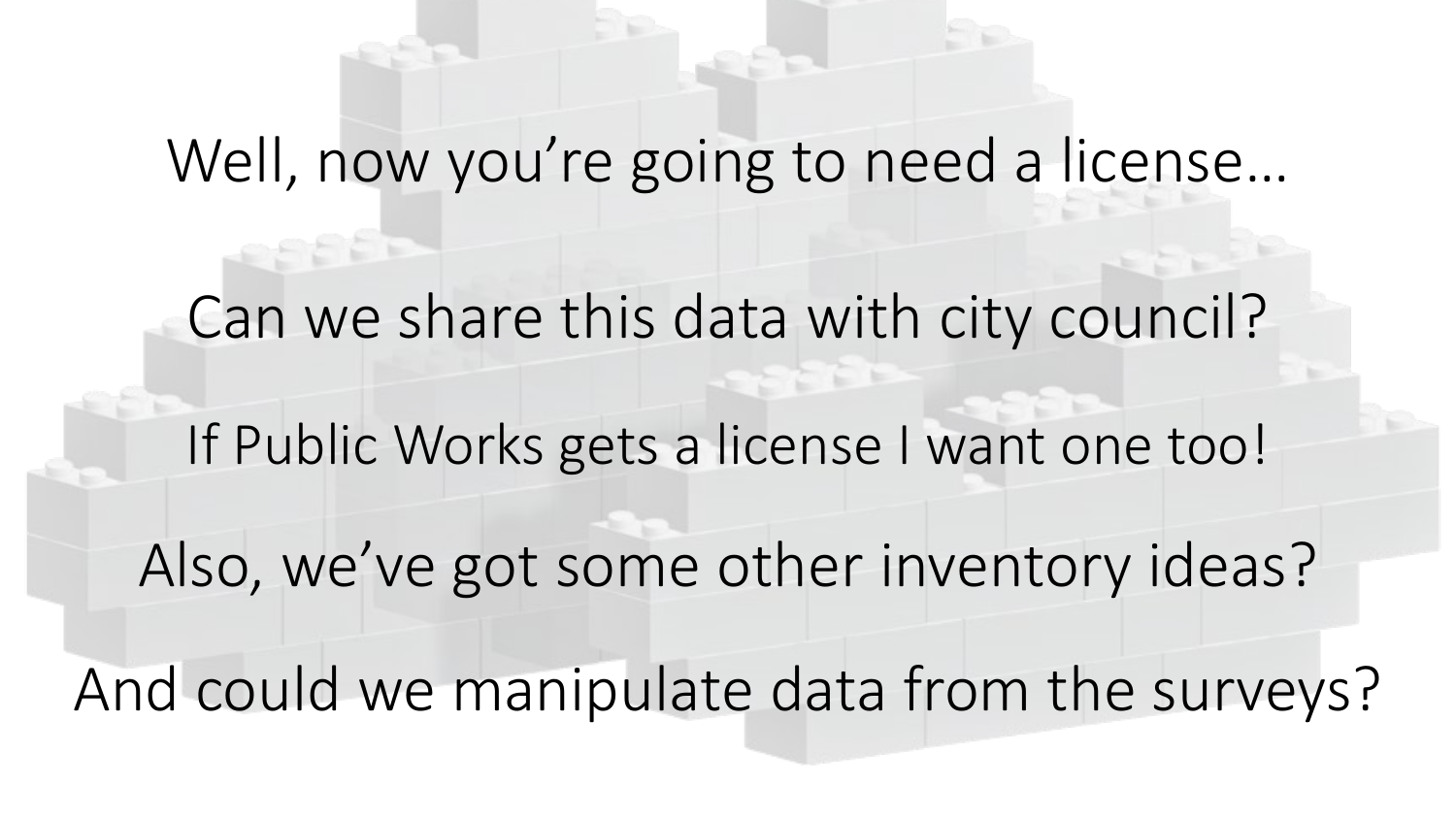### **Sidewalk Inventory Editor**

- NOT Form based (Complex, Web Appbuilder)
- Named User
	- ( NOT Free)
- Browser Based (Not iPad)
- Much more config

(Not Cheap)



2309 features 1 selected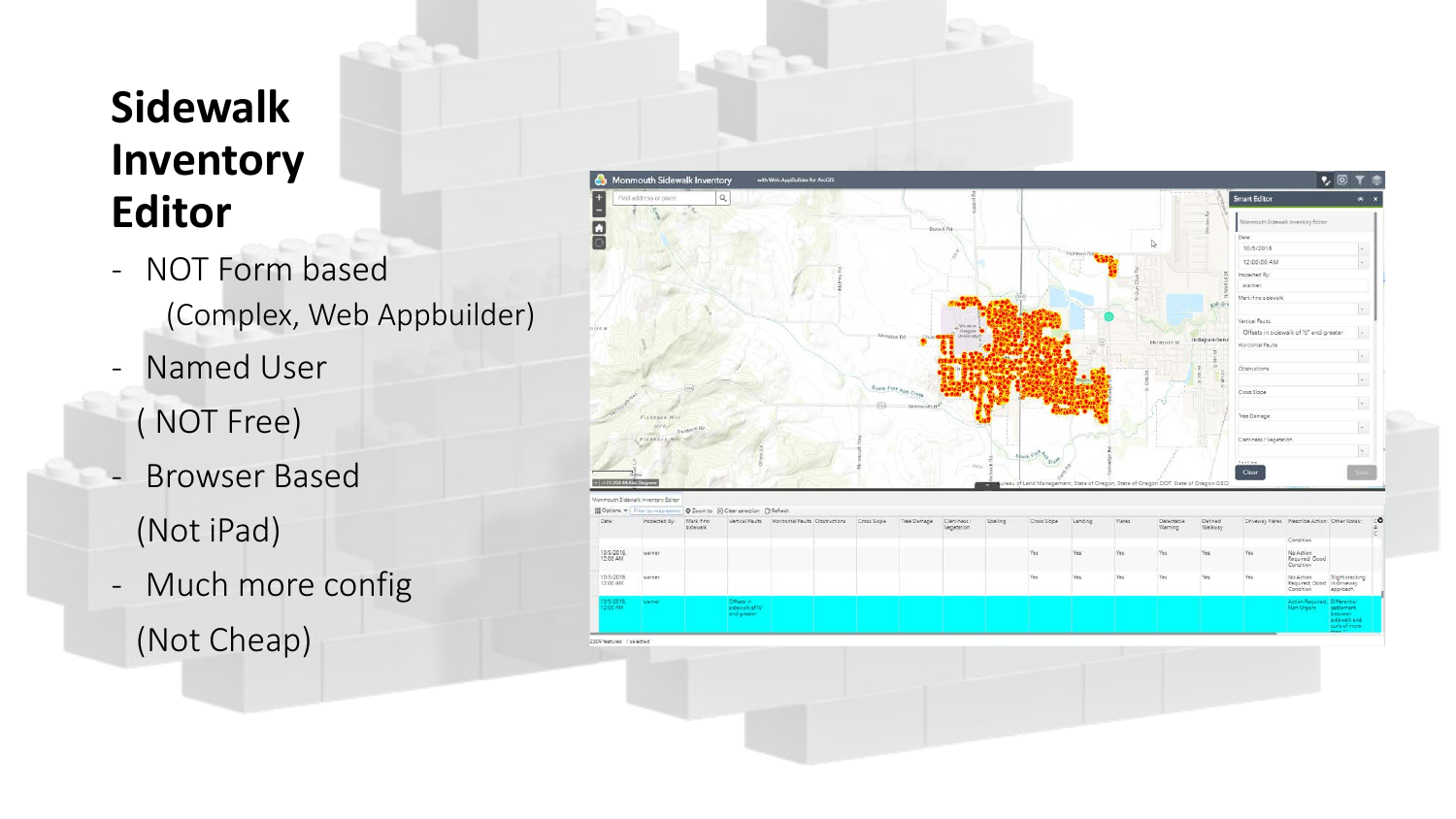# So what's next?

Can we share this data across departments? What about this (previously unmentioned) Tree Inventory? Also, could it display these 18 other layers? And could we, like, create data with it?